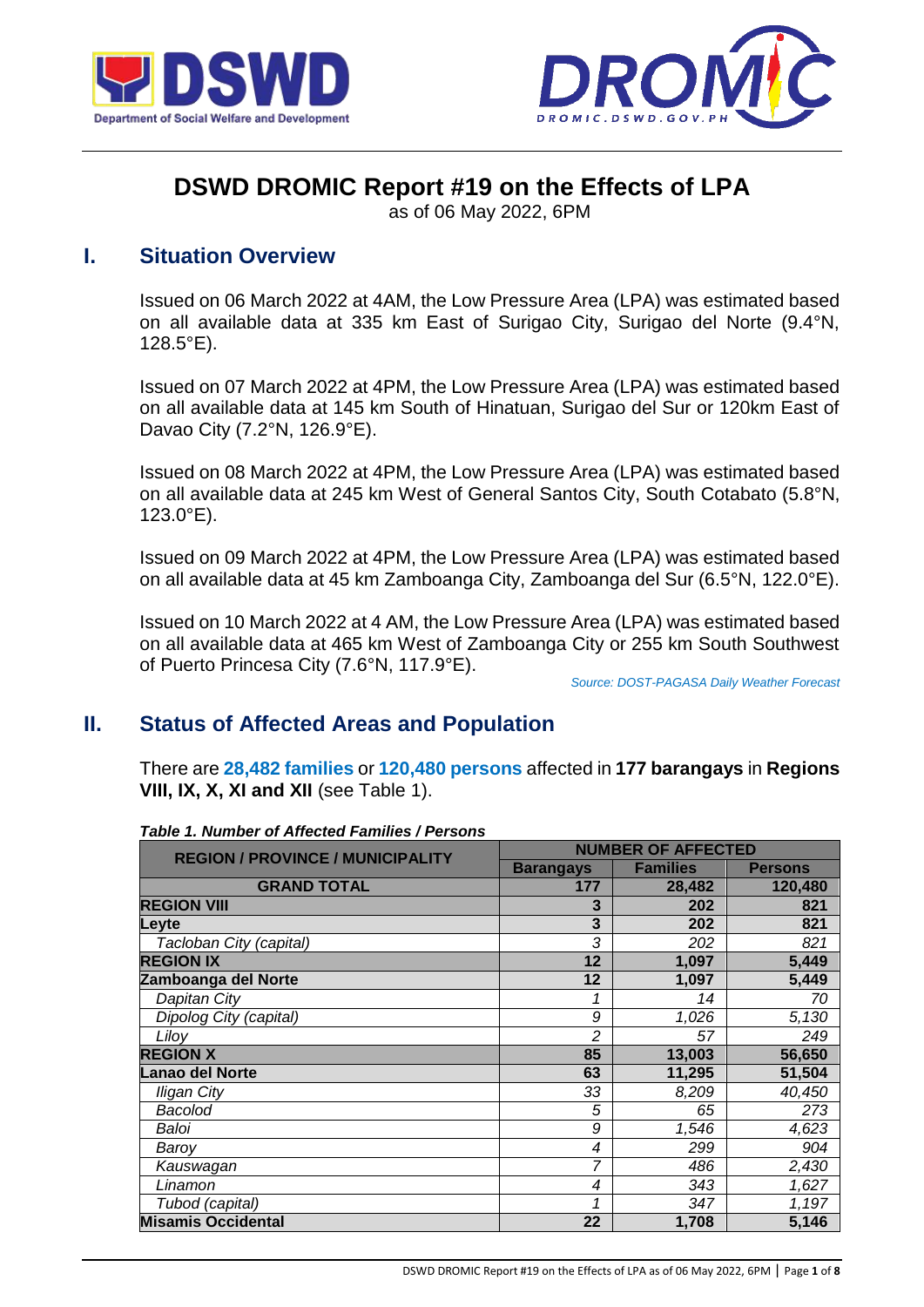



|                                         | <b>NUMBER OF AFFECTED</b> |                          |                |  |  |
|-----------------------------------------|---------------------------|--------------------------|----------------|--|--|
| <b>REGION / PROVINCE / MUNICIPALITY</b> | <b>Barangays</b>          | <b>Families</b>          | <b>Persons</b> |  |  |
| <b>Jimenez</b>                          | 4                         | 15                       | 75             |  |  |
| Oroquieta City (capital)                | 9                         | 541                      | 1,878          |  |  |
| Bonifacio                               | $\overline{7}$            | 1,065                    | 2,963          |  |  |
| Don Victoriano Chiongbian (Don Mariano  | $\overline{c}$            | 87                       | 230            |  |  |
| Marcos)                                 |                           |                          |                |  |  |
| <b>REGION XI</b>                        | 41                        | 7,066                    | 22,247         |  |  |
| Davao de Oro                            | 20                        | 825                      | 3,125          |  |  |
| Compostela                              | 1                         | 1                        | 5              |  |  |
| Maragusan (San Mariano)                 | $\mathbf{1}$              | $\overline{\mathcal{A}}$ | 14             |  |  |
| Mawab                                   | $\overline{7}$            | 500                      | 1,827          |  |  |
| Nabunturan (capital)                    | 7                         | 244                      | 960            |  |  |
| <b>New Bataan</b>                       | $\overline{4}$            | 76                       | 319            |  |  |
| <b>Davao del Norte</b>                  | $\boldsymbol{4}$          | 1,896                    | 7,580          |  |  |
| Santo Tomas                             | $\overline{\mathcal{A}}$  | 1,896                    | 7,580          |  |  |
| Davao del Sur                           | 14                        | 4,287                    | 11,252         |  |  |
| Davao City                              | 14                        | 4,287                    | 11,252         |  |  |
| <b>Davao Oriental</b>                   | 1                         | 7                        | 35             |  |  |
| City of Mati (capital)                  | 1                         | $\overline{7}$           | 35             |  |  |
| <b>Davao Occidental</b>                 | $\overline{2}$            | 51                       | 255            |  |  |
| Malita                                  | $\overline{c}$            | 51                       | 255            |  |  |
| <b>REGION XII</b>                       | 36                        | 7,114                    | 35,313         |  |  |
| <b>Sarangani</b>                        | 16                        | 2,782                    | 13,681         |  |  |
| Kiamba                                  | 1                         | 27                       | 135            |  |  |
| Maitum                                  | 15                        | 2,755                    | 13,546         |  |  |
| <b>South Cotabato</b>                   | $6\phantom{1}6$           | 733                      | 3,637          |  |  |
| Lake Sebu                               | $\overline{\mathcal{A}}$  | 715                      | 3,563          |  |  |
| T'boli                                  | $\overline{2}$            | 18                       | 74             |  |  |
| <b>Sultan Kudarat</b>                   | 14                        | 3,599                    | 17,995         |  |  |
| Isulan (capital)                        | 3                         | 258                      | 1,290          |  |  |
| Lambayong (Mariano Marcos)              | 4                         | 1,374                    | 6,870          |  |  |
| Palimbang                               | $\overline{7}$            | 1,967                    | 9,835          |  |  |

*Note: Decrease in the number of affected families and persons is based on the validated report sent by DSWD FO X. Hence, ongoing assessment and validation are continuously being conducted.*

*Source: DSWD Field Offices (FOs)*

# **III. Status of Displaced Population**

## **a. Inside Evacuation Center**

There are **18 families** or **74 persons** currently taking temporary shelter in **two (2) evacuation centers** in Region XII (see Table 2).

|                            | <b>NUMBER OF</b>     |                | <b>NUMBER OF DISPLACED</b> |                   |                |                |
|----------------------------|----------------------|----------------|----------------------------|-------------------|----------------|----------------|
| <b>REGION / PROVINCE /</b> | <b>EVACUATION</b>    |                |                            | <b>INSIDE ECS</b> |                |                |
| <b>MUNICIPALITY</b>        | <b>CENTERS (ECs)</b> |                | <b>Families</b>            |                   | <b>Persons</b> |                |
|                            | <b>CUM</b>           | <b>NOW</b>     | <b>CUM</b>                 | <b>NOW</b>        | <b>CUM</b>     | <b>NOW</b>     |
| <b>GRAND TOTAL</b>         | 107                  | $\overline{2}$ | 15,072                     | 18                | 63,125         | 74             |
| <b>REGION X</b>            | 71                   |                | 10,916                     | -                 | 50,122         | $\blacksquare$ |
| <b>Lanao del Norte</b>     | 55                   |                | 9,230                      | ۰                 | 45,086         | $\blacksquare$ |
| <b>Iligan City</b>         | 38                   |                | 8,209                      |                   | 40,450         | ۰              |
| <b>Bacolod</b>             | 5                    |                | 65                         |                   | 273            |                |
| Baroy                      |                      |                | 82                         |                   | 125            |                |
| Kauswagan                  | 6                    |                | 479                        |                   | 2,395          | ۰.             |
| Linamon                    |                      |                | 343                        |                   | 1,627          | ۰              |

*Table 2. Number of Displaced Families / Persons Inside Evacuation Center*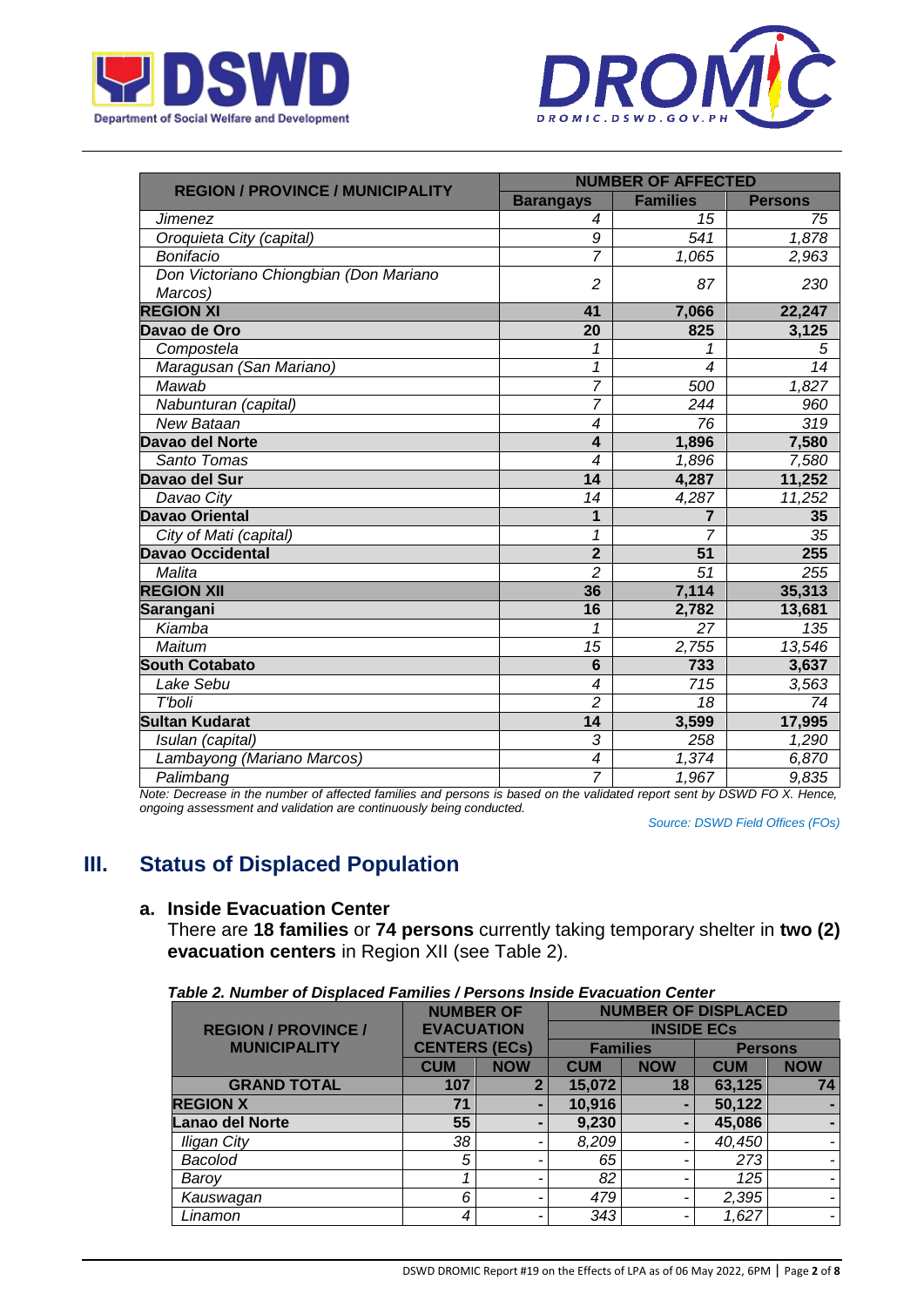



|                                                                                            | <b>NUMBER OF</b>     |                |                 | <b>NUMBER OF DISPLACED</b> |                |                 |
|--------------------------------------------------------------------------------------------|----------------------|----------------|-----------------|----------------------------|----------------|-----------------|
| <b>REGION / PROVINCE /</b>                                                                 | <b>EVACUATION</b>    |                |                 | <b>INSIDE ECs</b>          |                |                 |
| <b>MUNICIPALITY</b>                                                                        | <b>CENTERS (ECs)</b> |                | <b>Families</b> |                            | <b>Persons</b> |                 |
|                                                                                            | <b>CUM</b>           | <b>NOW</b>     | <b>CUM</b>      | <b>NOW</b>                 | <b>CUM</b>     | <b>NOW</b>      |
| Tubod (capital)                                                                            |                      |                | 52              |                            | 216            |                 |
| <b>Misamis Occidental</b>                                                                  | 16                   |                | 1,686           |                            | 5,036          |                 |
| Jimenez                                                                                    |                      |                | 15              |                            | 75             |                 |
| Oroquieta City (capital)                                                                   |                      |                | 519             |                            | 1,768          |                 |
| Bonifacio                                                                                  | 7                    |                | 1,065           |                            | 2,963          |                 |
| Don Victoriano Chiongbian<br>(Don Mariano Marcos)                                          |                      |                | 87              |                            | 230            |                 |
| <b>REGION XI</b>                                                                           | 26                   | ۰              | 3,514           |                            | 10,050         |                 |
| Davao de Oro                                                                               |                      |                | 75              |                            | 432            |                 |
| Mawab                                                                                      | 5                    |                | 65              |                            | 393            |                 |
| New Bataan                                                                                 | 2                    |                | 10              |                            | 39             |                 |
| Davao del Sur                                                                              | 19                   | -              | 3,439           |                            | 9,618          |                 |
| Davao City                                                                                 | 19                   |                | 3,439           |                            | 9,618          |                 |
| <b>REGION XII</b>                                                                          | 10                   | $\overline{2}$ | 642             | 18                         | 2,953          | $\overline{74}$ |
| Sarangani                                                                                  |                      |                | 287             |                            | 1,206          |                 |
| Maitum                                                                                     |                      |                | 287             |                            | 1,206          |                 |
| <b>South Cotabato</b>                                                                      | $6\phantom{1}6$      | $\overline{2}$ | 97              | 18                         | 457            | 74              |
| Lake Sebu                                                                                  | 4                    |                | 79              |                            | 383            |                 |
| T'boli                                                                                     | 2                    | $\overline{c}$ | 18              | 18                         | 74             | 74              |
| <b>Sultan Kudarat</b>                                                                      | 3                    |                | 258             |                            | 1,290          |                 |
| Isulan (capital)<br>annat san Luchtstein san seo daoine an beiseann an<br>$M = 1 - \Omega$ | 3                    |                | 258<br>$\Delta$ |                            | 1,290          |                 |

 *Note: Ongoing assessment and validation are continuously being conducted.*

*Source: DSWD FOs*

#### **b. Outside Evacuation Center**

A total of **2,719 families** or **12,411 persons** sought temporary shelter with their relatives and/or friends in **Region X, XI,** and **XII** (see Table 3).

*Table 3. Number of Displaced Families / Persons Outside Evacuation Center*

|                                         | <b>NUMBER OF DISPLACED</b> |                          |                |            |  |  |
|-----------------------------------------|----------------------------|--------------------------|----------------|------------|--|--|
| <b>REGION / PROVINCE / MUNICIPALITY</b> | <b>OUTSIDE ECS</b>         |                          |                |            |  |  |
|                                         | <b>Families</b>            |                          | <b>Persons</b> |            |  |  |
|                                         | <b>CUM</b>                 | <b>NOW</b>               | <b>CUM</b>     | <b>NOW</b> |  |  |
| <b>GRAND TOTAL</b>                      | 2,719                      |                          | 12,411         |            |  |  |
| <b>REGION X</b>                         | 302                        | ۰                        | 1,016          |            |  |  |
| <b>Lanao del Norte</b>                  | 302                        | ۰                        | 1,016          |            |  |  |
| Kauswagan                               |                            | $\overline{\phantom{a}}$ | 35             | -          |  |  |
| Tubod (capital)                         | 295                        | $\blacksquare$           | 981            |            |  |  |
| <b>REGION XI</b>                        | 483                        |                          | 1,725          |            |  |  |
| Davao de Oro                            | 483                        | ۰                        | 1,725          | -          |  |  |
| Compostela                              |                            | $\overline{\phantom{a}}$ | 5              |            |  |  |
| Mawab                                   | 400                        | $\overline{\phantom{a}}$ | 1,446          |            |  |  |
| Nabunturan (capital)                    | 80                         | $\overline{\phantom{a}}$ | 264            |            |  |  |
| New Bataan                              | 2                          | $\blacksquare$           | 10             |            |  |  |
| <b>REGION XII</b>                       | 1,934                      | ٠                        | 9,670          |            |  |  |
| Sarangani                               | 27                         | ۰                        | 135            |            |  |  |
| Kiamba                                  | 27                         | $\overline{\phantom{a}}$ | 135            |            |  |  |
| <b>South Cotabato</b>                   | 533                        | ۰                        | 2,665          |            |  |  |
| Lake Sebu                               | 533                        | $\overline{\phantom{a}}$ | 2,665          |            |  |  |
| <b>Sultan Kudarat</b>                   | 1,374                      | ۰                        | 6,870          |            |  |  |
| Lambayong (Mariano Marcos)              | 1,374                      | $\overline{\phantom{a}}$ | 6,870          |            |  |  |

*Note: Decrease in the number of displaced families and persons is based on the validated report sent by DSWD FO X. Hence, ongoing assessment and validation are continuously being conducted.*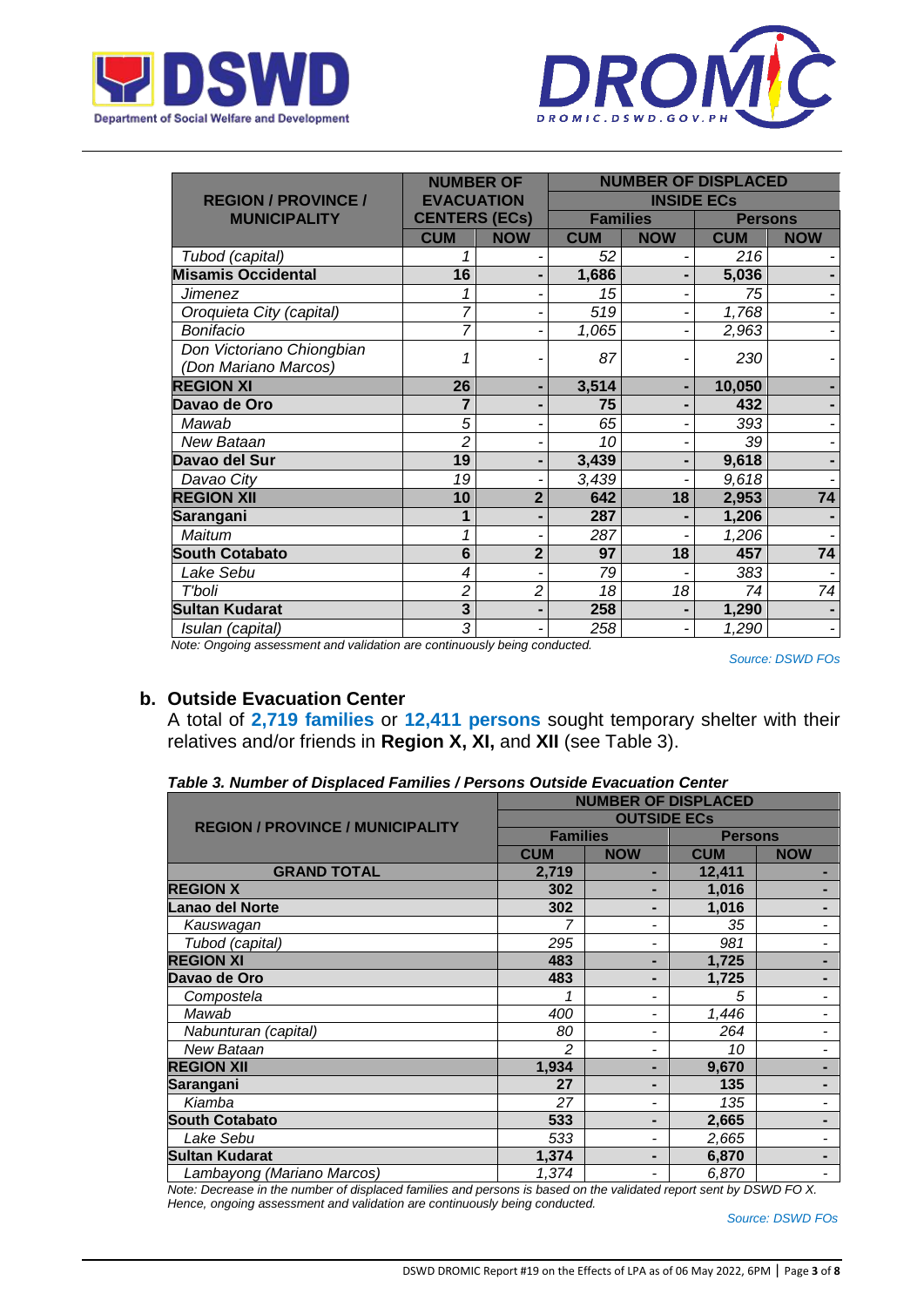



## **c. Total Displaced Population**

There are **18 families** or **74 persons** temporarily staying either in evacuation centers or with their relatives and/or friends in **Region XII** (see Table 4).

| rable +. Total Hamber or Displaced Families / Fersons | <b>TOTAL DISPLACED SERVED</b> |                          |                 |                          |  |  |
|-------------------------------------------------------|-------------------------------|--------------------------|-----------------|--------------------------|--|--|
| <b>REGION / PROVINCE / MUNICIPALITY</b>               | <b>Families</b>               |                          | <b>Persons</b>  |                          |  |  |
|                                                       | <b>CUM</b>                    | <b>NOW</b>               | <b>CUM</b>      | <b>NOW</b>               |  |  |
| <b>GRAND TOTAL</b>                                    | 17,791                        | 18                       | 75,536          | 74                       |  |  |
| <b>REGION X</b>                                       | 11,218                        |                          | 51,138          |                          |  |  |
| Lanao del Norte                                       | 9,532                         |                          | 46,102          |                          |  |  |
| <b>Iligan City</b>                                    | 8,209                         |                          | 40,450          | $\blacksquare$           |  |  |
| Bacolod                                               | 65                            |                          | 273             |                          |  |  |
| Baroy                                                 | 82                            | -                        | 125             | $\overline{\phantom{0}}$ |  |  |
| Kauswagan                                             | 486                           | -                        | 2,430           | $\overline{\phantom{0}}$ |  |  |
| Linamon                                               | 343                           | -                        | 1,627           | ÷,                       |  |  |
| Tubod (capital)                                       | 347                           | -                        | 1,197           | $\frac{1}{2}$            |  |  |
| <b>Misamis Occidental</b>                             | 1,686                         | ۰                        | 5,036           | ۰                        |  |  |
| <b>Jimenez</b>                                        | 15                            | -                        | 75              | $\overline{\phantom{a}}$ |  |  |
| Oroquieta City (capital)                              | 519                           | ٠                        | 1,768           | $\overline{\phantom{a}}$ |  |  |
| Bonifacio                                             | 1,065                         | $\overline{a}$           | 2,963           | $\overline{\phantom{0}}$ |  |  |
| Don Victoriano Chiongbian (Don Mariano<br>Marcos)     | 87                            | ٠                        | 230             | $\overline{\phantom{0}}$ |  |  |
| <b>REGION XI</b>                                      | 3,997                         |                          | 11,775          |                          |  |  |
| Davao de Oro                                          | 558                           | ÷                        | 2,157           |                          |  |  |
| Compostela                                            | 1                             |                          | 5               |                          |  |  |
| Mawab                                                 | 465                           |                          | 1,839           |                          |  |  |
| Nabunturan (capital)                                  | 80                            |                          | 264             |                          |  |  |
| <b>New Bataan</b>                                     | $\overline{12}$               |                          | 49              | $\overline{\phantom{0}}$ |  |  |
| Davao del Sur                                         | 3,439                         |                          | 9,618           |                          |  |  |
| Davao City                                            | 3,439                         |                          | 9,618           |                          |  |  |
| <b>REGION XII</b>                                     | 2,576                         | 18                       | 12,623          | $\overline{74}$          |  |  |
| Sarangani                                             | 314                           |                          | 1,341           |                          |  |  |
| Kiamba                                                | 27                            |                          | 135             | $\overline{\phantom{0}}$ |  |  |
| Maitum                                                | 287                           |                          | 1,206           |                          |  |  |
| <b>South Cotabato</b>                                 | 630                           | 18                       | 3,122           | $\overline{74}$          |  |  |
| Lake Sebu                                             | 612                           |                          | 3,048           |                          |  |  |
| T'boli                                                | 18                            | 18                       | $\overline{74}$ | 74                       |  |  |
| <b>Sultan Kudarat</b>                                 | 1,632                         | $\overline{a}$           | 8,160           | $\blacksquare$           |  |  |
| Isulan (capital)                                      | 258                           | ٠                        | 1,290           | $\overline{\phantom{a}}$ |  |  |
| Lambayong (Mariano Marcos)                            | 1,374                         | $\overline{\phantom{0}}$ | 6,870           | $\overline{\phantom{0}}$ |  |  |

*Table 4. Total Number of Displaced Families / Persons*

*Note: Decrease in the number of displaced families and persons is based on the validated report sent by DSWD FO X. \* The remaining displaced families staying in evacuation centers in T'boli, South Cotabato will be managed and taken care of by the LGU of T'boli. Ongoing assessment and validation are continuously being conducted.*

*Source: DSWD FOs*

# **IV. Damaged Houses**

A total of **573 houses** were **damaged;** of which, **145** are **totally damaged** and **428** are **partially damaged** in **Region VIII, X, XI** and **XII** (see Table 5).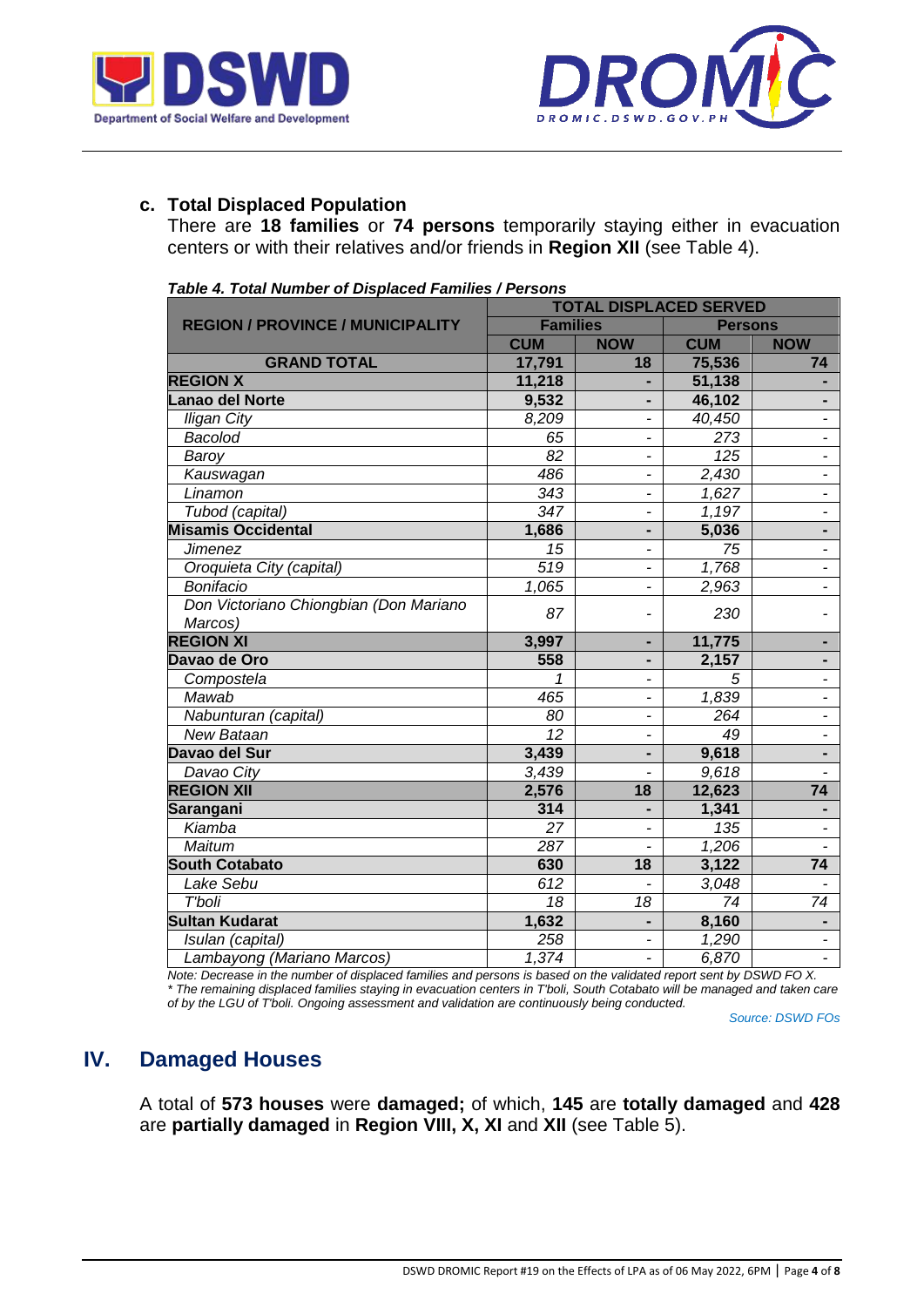



| Table 5. Number of Damaged Houses              |                |                              |                          |
|------------------------------------------------|----------------|------------------------------|--------------------------|
| <b>REGION / PROVINCE / MUNICIPALITY</b>        |                | <b>NO. OF DAMAGED HOUSES</b> |                          |
|                                                | <b>Total</b>   | <b>Totally</b>               | <b>Partially</b>         |
| <b>GRAND TOTAL</b>                             | 573            | 145                          | 428                      |
| <b>REGION VIII</b>                             |                |                              |                          |
| Levte                                          |                |                              |                          |
| Tacloban City (capital)                        |                |                              |                          |
| <b>REGION X</b>                                | 237            | 85                           | 152                      |
| anao del Norte                                 | 217            | 74                           | 143                      |
| <b>Iligan City</b>                             | 94             | 65                           | 29                       |
| <b>Bacolod</b>                                 | 65             |                              | 65                       |
| Kauswagan                                      | 51             | 7                            | 44                       |
| Linamon                                        | 7              | 2                            | $\sqrt{5}$               |
| <b>Misamis Occidental</b>                      | 20             | 11                           | $\overline{9}$           |
| Jimenez                                        | 8              | 5                            | $\overline{3}$           |
| Oroquieta City (capital)                       | 2              |                              | 1                        |
| Bonifacio                                      | 1              |                              | 1                        |
| Don Victoriano Chiongbian (Don Mariano Marcos) | 9              | 5                            | $\overline{\mathcal{A}}$ |
| <b>REGION XI</b>                               | $\overline{7}$ |                              | $\overline{7}$           |
| <b>Davao Oriental</b>                          |                |                              | $\overline{7}$           |
| City of Mati (capital)                         |                |                              | $\overline{7}$           |
| <b>REGION XII</b>                              | 328            | 59                           | 269                      |
| <b>South Cotabato</b>                          | 186            | 37                           | 149                      |
| Lake Sebu                                      | 168            | 33                           | 135                      |
| T'boli                                         | 18             | 4                            | 14                       |
| <b>Sultan Kudarat</b>                          | 142            | 22                           | 120                      |
| Palimbang                                      | 142            | 22                           | 120                      |
|                                                |                |                              |                          |

#### *Table 5. Number of Damaged Houses*

*Note: Ongoing assessment and validation are continuously being conducted.*

*Source: DSWD FOs*

# **V. Cost of Humanitarian Assistance Provided**

A total of **₱8,996,061.68** worth of assistance was provided to the affected families; of which, **₱5,653,289.68** was provided by **DSWD,** and **₱3,342,772.00** was provided by the **Local Government Units (LGUs)** to the affected families (see Table 6).

|                                                   |              | <b>COST OF ASSISTANCE</b> |                    |              |
|---------------------------------------------------|--------------|---------------------------|--------------------|--------------|
| <b>REGION / PROVINCE /</b><br><b>MUNICIPALITY</b> | <b>DSWD</b>  | <b>LGU</b>                | <b>NGOs OTHERS</b> | <b>GRAND</b> |
|                                                   |              |                           |                    | <b>TOTAL</b> |
| <b>GRAND TOTAL</b>                                | 5,653,289.68 | 3,342,772.00              |                    | 8,996,061.68 |
| <b>REGION VIII</b>                                | 137,537.76   |                           |                    | 137,537.76   |
| Leyte                                             | 137,537.76   |                           |                    | 137,537.76   |
| Tacloban City (capital)                           | 137,537.76   |                           |                    | 137,537.76   |
| <b>REGION X</b>                                   | 3,496,951.92 | 276,472.00                |                    | 3,773,423.92 |
| Lanao del Norte                                   | 646,896.42   | 276,472.00                |                    | 923,368.42   |
| Bacolod                                           | 191,541.35   |                           |                    | 191,541.35   |
| Baroy                                             | 455,355.07   |                           |                    | 455,355.07   |
| Kauswagan                                         |              | 276,472.00                |                    | 276,472.00   |
| <b>Misamis Occidental</b>                         | 2,850,055.50 |                           |                    | 2,850,055.50 |
| Oroquieta City (capital)                          | 322,818.00   |                           |                    | 322,818.00   |
| Bonifacio                                         | 2,527,237.50 |                           |                    | 2,527,237.50 |
| <b>REGION XII</b>                                 | 2,018,800.00 | 3,066,300.00              |                    | 5,085,100.00 |
| Sarangani                                         |              | 2,250,400.00              |                    | 2,250,400.00 |
| Maitum                                            |              | 2,250,400.00              |                    | 2,250,400.00 |
| <b>South Cotabato</b>                             |              | 18,900.00                 |                    | 18,900.00    |

| Table 6. Cost of Assistance Provided to Affected Families / Persons |  |
|---------------------------------------------------------------------|--|
|---------------------------------------------------------------------|--|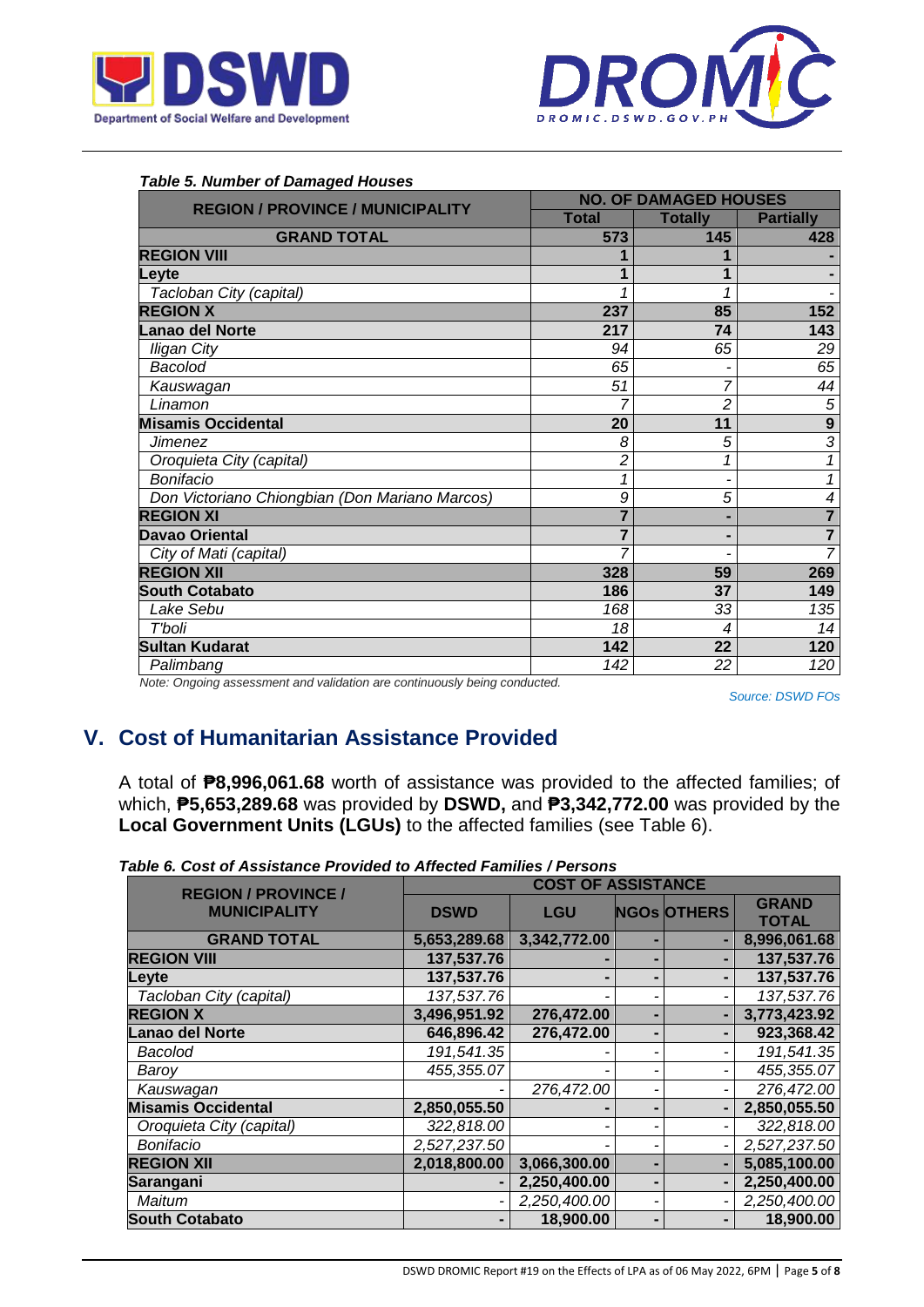



| <b>REGION / PROVINCE /</b> | <b>COST OF ASSISTANCE</b> |            |  |                    |              |  |
|----------------------------|---------------------------|------------|--|--------------------|--------------|--|
| <b>MUNICIPALITY</b>        | <b>DSWD</b>               | <b>LGU</b> |  | <b>NGOS OTHERS</b> | <b>GRAND</b> |  |
|                            |                           |            |  |                    | <b>TOTAL</b> |  |
| T'boli                     |                           | 18,900.00  |  |                    | 18,900.00    |  |
| <b>Sultan Kudarat</b>      | 2,018,800.00              | 797,000.00 |  |                    | 2,815,800.00 |  |
| Isulan (capital)           | 368,800.00                | -          |  |                    | 368,800.00   |  |
| Palimbang                  | 1,650,000.00              | 797,000.00 |  |                    | 2,447,000.00 |  |

*Source: DSWD FOs*

# **VI. Response Actions and Interventions**

### **a. Standby Funds and Prepositioned Relied Stockpile**

|                     |                | <b>STOCKPILE</b> |                          |                                            | <b>TOTAL STANDBY</b> |
|---------------------|----------------|------------------|--------------------------|--------------------------------------------|----------------------|
| <b>OFFICE</b>       | <b>STANDBY</b> |                  | <b>FAMILY FOOD PACKS</b> | <b>OTHER FOOD</b>                          | <b>FUNDS &amp;</b>   |
|                     | <b>FUNDS</b>   | <b>QUANTITY</b>  | <b>TOTAL COST</b>        | <b>AND NON-FOOD</b><br><b>ITEMS (FNIs)</b> | <b>STOCKPILE</b>     |
| <b>TOTAL</b>        | 85,907,350.60  | 469,558          | 297,339,728.90           | 730,606,990.09                             | 1,113,854,069.59     |
| DSWD-CO             | 13,679,177.04  |                  |                          |                                            | 13,679,177.04        |
| NRLMB-NROC          |                | 24,310           | 15,388,230.00            | 184,453,771.27                             | 199,842,001.27       |
| NRLMB-VDRC          |                | 829              | 553,910.00               | 44,412,172.90                              | 44,966,082.90        |
| <b>DSWD FO VIII</b> | 5,000,000.00   | 23,900           | 15,046,559.27            | 33,276,469.37                              | 53,323,028.64        |
| DSWD FO IX          | 5,000,000.00   | 14,346           | 7,839,945.54             | 13,228,779.23                              | 26,068,724.77        |
| DSWD FO X           | 6,193,317.50   | 25,845           | 18,616,680.41            | 52,216,831.04                              | 77,026,828.95        |
| <b>DSWD FO XI</b>   | 5,090,000.00   | 20,800           | 13,126,725.00            | 31,450,362.80                              | 49,667,087.80        |
| DSWD FO XII         | 5,000,969.85   | 46,391           | 27,548,300.00            | 41,575,371.93                              | 74,124,641.78        |
| Other FOs           | 45,943,886.21  | 313,137          | 199,219,378.68           | 329,993,231.55                             | 575,156,496.44       |

*Note: Inventory Summary is as of 06 May 2022, 4PM. Replenishment of standby funds for DSWD Central Office is being processed.*

*Source: DSWD-DRMB and DSWD-NRLMB*

### **1. Standby Funds**

- ₱13.68 million Quick Response Fund (QRF) at the DSWD Central Office.
- P26.28 million available at DSWD FOs VIII, IX, X, XI and XII.
- P45.94 million in other DSWD FOs which may support the relief needs of the displaced families due to the effects of LPA through inter-FO augmentation.

### **2. Prepositioned FFPs and Other Relief Items**

- 25,139 FFPs available in Disaster Response Centers; of which, 24,310 FFPs are at the National Resource Operations Center (NROC), Pasay City and 829 FFPs are at the Visayas Disaster Response Center (VDRC), Cebu City.
- 131,282 FFPs available at DSWD FOs VIII, IX, X, XI and XII.
- 313,137 FFPs in other DSWD FOs which may support the relief needs of the displaced families due to Effects of LPA through inter-FO augmentation.
- **P730.61 million worth of other FNIs at NROC, VDRC and DSWD FO** warehouses.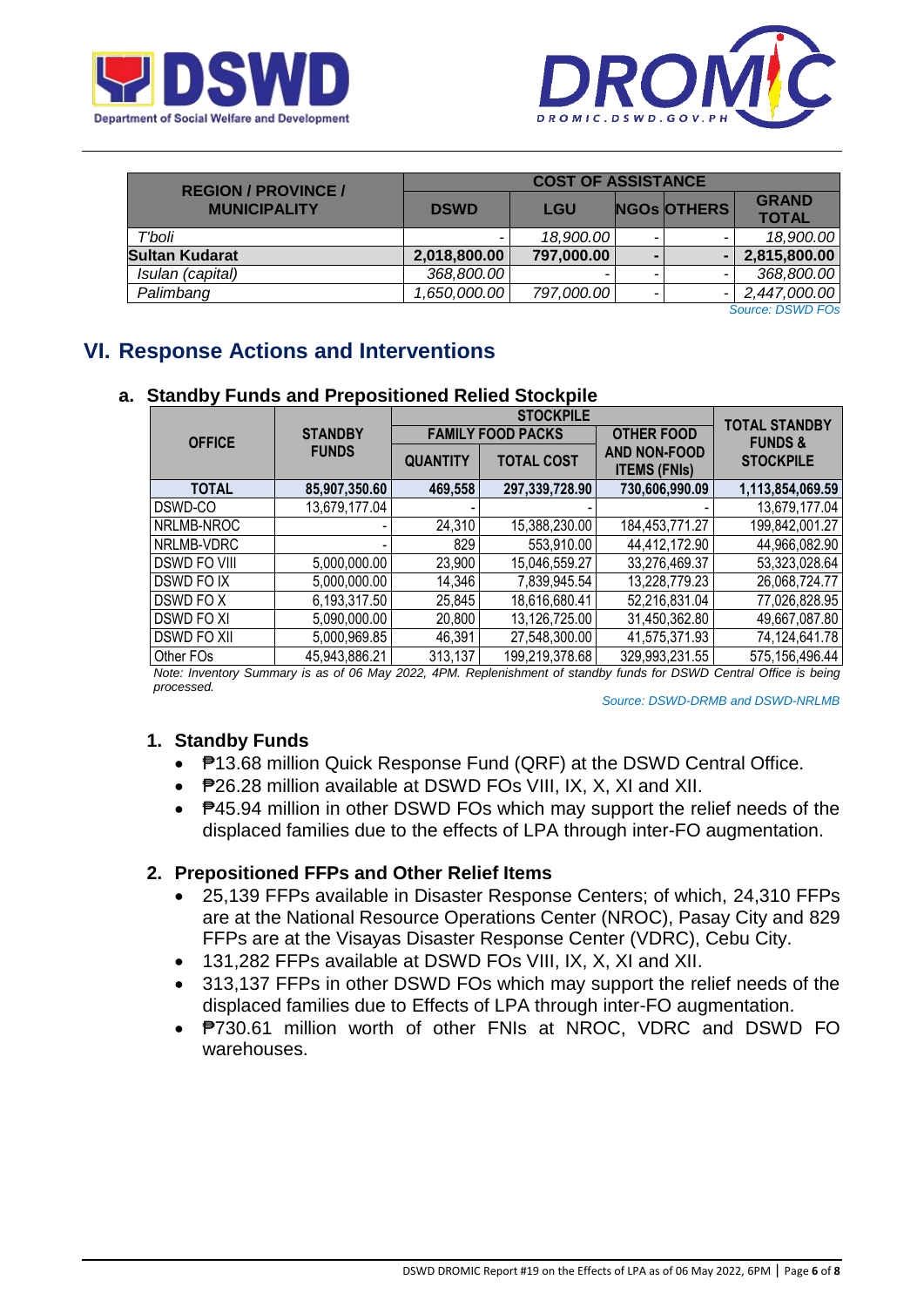



## **b. Food and Non-Food Items**

#### **DSWD-FO VIII**

| --------      |                                                                      |
|---------------|----------------------------------------------------------------------|
| DATE          | <b>SITUATIONS / ACTIONS UNDERTAKEN</b>                               |
| 26 March 2022 | DSWD-FO VIII distributed FFPs to affected families in Tacloban City. |

### **DSWD-FO XI**

| וא ט ו־שייטע  |                                                                                                                                                                                                                                                          |
|---------------|----------------------------------------------------------------------------------------------------------------------------------------------------------------------------------------------------------------------------------------------------------|
| <b>DATE</b>   | <b>SITUATIONS / ACTIONS UNDERTAKEN</b>                                                                                                                                                                                                                   |
| 09 March 2022 | The Davao City Government through its City Social Welfare and<br>Development Office (CSWDO) provided modular tents to the affected<br>families and set up a community kitchen in coordination with Barangay<br>Tigatto Disaster Risk Management Council. |
| 07 March 2022 | The Davao City Government through its CSWDO provided hot meals<br>to the affected families during their stay in the evacuation centers.                                                                                                                  |

#### **DSWD-FO XII**

| <b>DATE</b>   | <b>SITUATIONS / ACTIONS UNDERTAKEN</b>                                                                                                                                                                                                                           |
|---------------|------------------------------------------------------------------------------------------------------------------------------------------------------------------------------------------------------------------------------------------------------------------|
| 28 March 2022 | The Integrated Provincial Health Office (PHO) of South Cotabato<br>$\bullet$<br>provided mosquito nets to the affected families.                                                                                                                                 |
| 09 March 2022 | The LGU of Lake Sebu, South Cotabato has immediately provided hot<br>$\bullet$<br>meals to individuals who stayed inside evacuation centers.<br>The LGU of Maitum, Sarangani has also provided hot meals, sleeping<br>kits and clothes to the affected families. |
| 11 March 2022 | The LGU of Kiamba distributed food packs to the displaced families<br>who sought shelter with their relatives<br>The LGU of Palimbang initially provided food packs to the affected<br>families and individuals                                                  |
| 28 March 2022 | DSWD-FO XII provided family food packs to the affected families in<br>Palimbang, Sultan Kudarat<br>DSWD-FO XII provided family food packs and "Malong" to the affected<br>families in Isulan, Sultan Kudarat                                                     |

## **c. Internally Displaced Person (IDP) Protection**

## **DSWD-FO XI**

| ---------     |                                                                                                                                                                                                                                                            |
|---------------|------------------------------------------------------------------------------------------------------------------------------------------------------------------------------------------------------------------------------------------------------------|
| <b>DATE</b>   | <b>SITUATIONS / ACTIONS UNDERTAKEN</b>                                                                                                                                                                                                                     |
| 07 March 2022 | The Provincial Government of Davao de Oro in coordination with<br>Municipal counterparts had provided Psychological First Aid and<br>assessed the needs of the affected families and individuals.<br>Assessment of needed intervention was also conducted. |

# **d. Camp Coordination and Camp Management (CCCM)**

#### **DSWD-FO XI**

| <b>DATE</b>   | <b>SITUATIONS / ACTIONS UNDERTAKEN</b>                                                                                                                                                                                                                                                                                                                                                                                                                                                                                      |
|---------------|-----------------------------------------------------------------------------------------------------------------------------------------------------------------------------------------------------------------------------------------------------------------------------------------------------------------------------------------------------------------------------------------------------------------------------------------------------------------------------------------------------------------------------|
| 07 March 2022 | DSWD-FO XI through its Disaster Response Management Division<br>(DRMD) is in close coordination with LGUs for reports and updates on<br>the situation of the IDPs inside evacuation centers and to ensure<br>compliance with the provision of emergency relief and protection for<br>the children (Republic Act No. 10821) before, during and after<br>disasters and other emergency situations as well as to monitor the<br>compliance with the safety and health protocols set by the Inter-<br>Agency Task Force (IATF). |